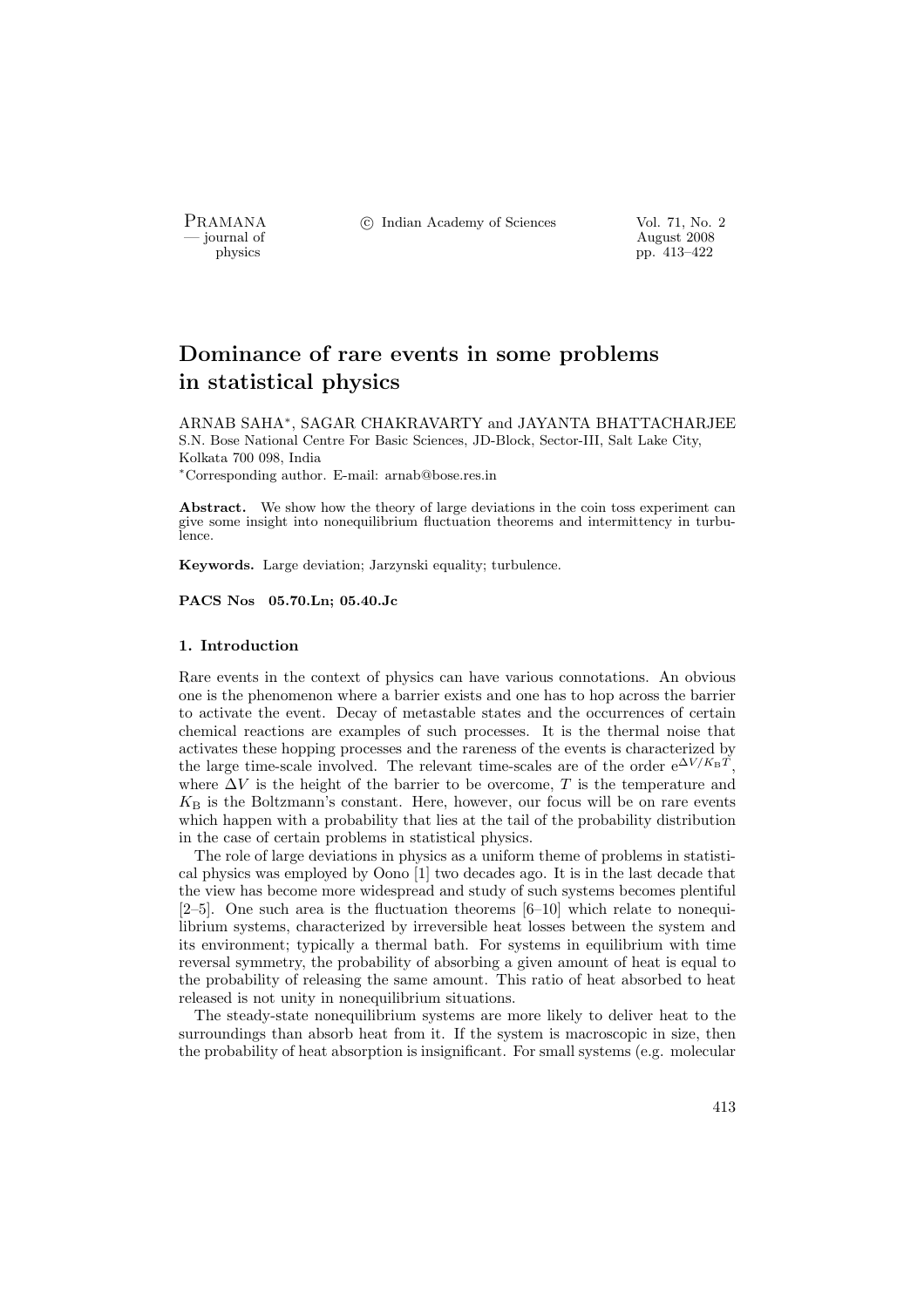#### Arnab Saha, Sagar Chakravarty and Jayanta Bhattacharjee

motors) the probability of absorbing heat can be significant. On an average, heat would be produced but there would be processes that imply occasional absorption of heat. This actually goes back to Loschmidt's objection to Boltzmann's derivation of the second law of thermodynamics from Newton's laws of motion. Since the microscopic laws of motion are invariant under time reversal, Loschmidt argued that there must also be entropy decreasing evolutions which violate the second law of thermodynamics. The fluctuation theorems delineate the occurrence of macroscopic irreversibility from the time reversal invariant microscopic equations of motions. Time reversed trajectories do occur but they become rarer and rarer with increasing size of the system. These are the rare events and their occurrence is a signature of large deviations. A particular form of the fluctuation theorem will be discussed in the next section, where we will show how it relates to the general theory of large deviations which we will discuss in this section.

Probably the earliest that large deviations entered the domain of physics was the 1960's when Kolmogorov and Obukhov reconsidered Kolmogorov's theory of homogeneous isotropic turbulence of 1941 in the light of Landau's objection. In a nonequilibrium steady-state situation for the turbulent velocity field, Kolmogorov had assumed that the energy supplied per unit time at large scales was exactly equal to the energy dissipated at the smallest (molecular) scales. It was assumed that the energy dissipation rate was a constant at all scales and that was contradicted by Landau. Phenomenologically, Kolmogorov and Obukhov [11] introduced fluctuations in the dissipation rate in 1962. Careful experiment revealed the existence of these fluctuations. The fluctuations occurred rarely – these were the rare events of turbulence [12–19]. These rare events constitute one of the most difficult issues to understand in the theory of turbulence. In fourth section we will see how the theory of large deviation, applied in a purely intuitive manner can immediately show a connection between this longstanding problem and the simple coin toss experiment.

While our focus here will be on the fluctuation theorem and turbulence, it should be mentioned that yet another set of problems where the tail of the probability distribution is the key to the problem of persistence [20–24]. In its simplest incarnation, this is the issue of a one-dimensional random walker starting out from the origin at  $t = 0$ . As it takes random steps to the right and left, there is always the possibility of its crossing the origin in the course of its meandering. We ask what is the probability that after a time  $t$  has elapsed, the walker has not returned to the origin even once. This constitutes the rare event. The probability for not returning has to go to zero as  $t \to \infty$  and the long time behaviour is characterized by  $P(t) \sim 1/t^{\theta}$ , where  $\theta$  is the persistence exponent. Over the last decade, a wide variety of physical systems (e.g. the simple diffusion process, Ising model, Ginzberg–Landau model, model of growth etc.) have been found to exhibit this slow decay in the probability distribution.

## 2. Theory of large deviation

Here we briefly recall the theory of large deviations [25] by considering the coin toss experiment. If it is a fair coin, then for each toss the probability of obtaining 'heads' is exactly 1/2. If we assign the value 1 to the outcome head and 0 to the 'tail', then the average value  $M_N$  for an experiment with N tosses is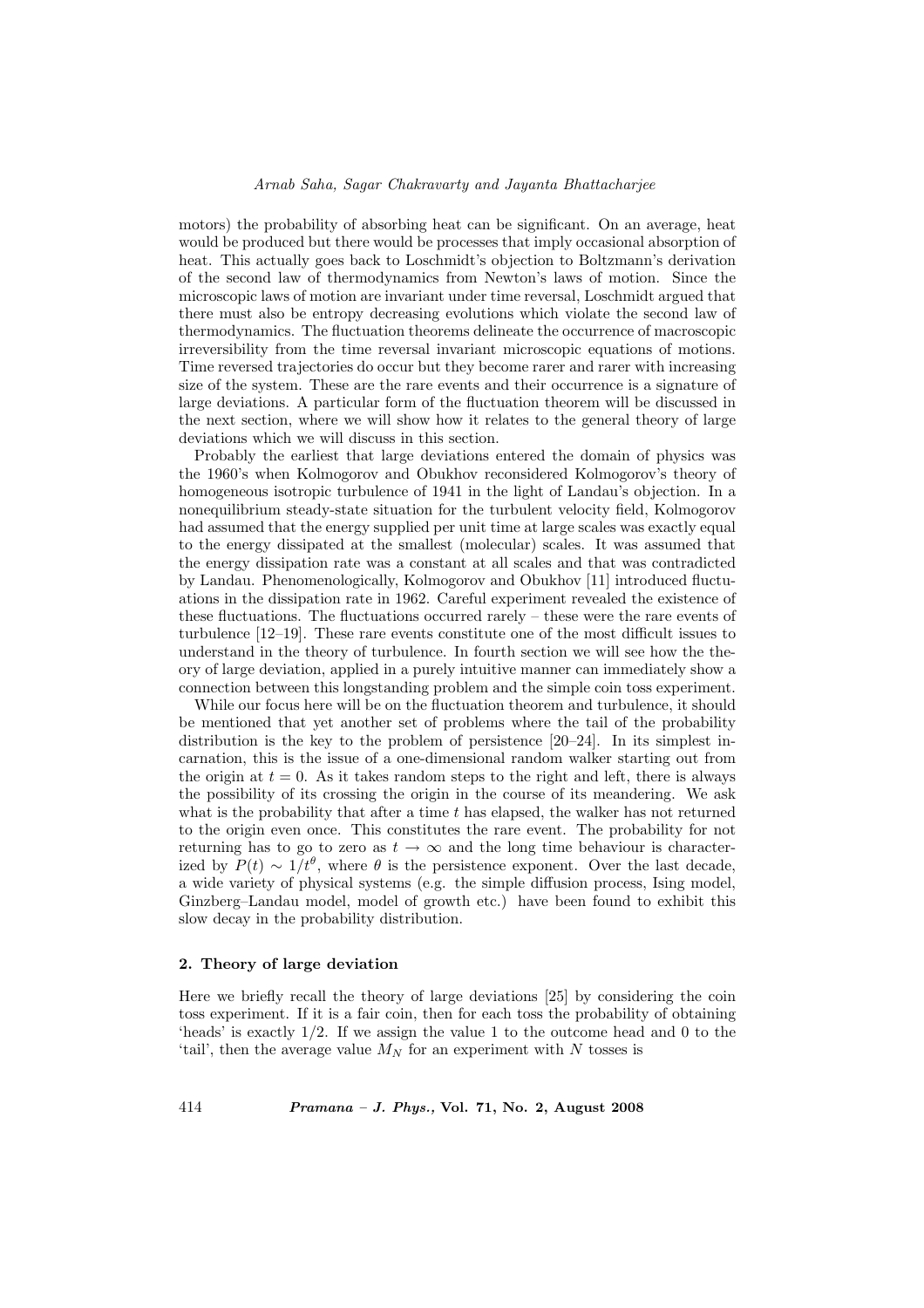Dominance of rare events in some problems in statistical physics



Figure 1. Rate function for a fair coin tossing experiment.

$$
M_N = \frac{1}{N} \sum_{i=1}^{N} X_i,
$$
\n(1)

where  $X_i = 1$  for 'head' and 0 for 'tail'. As N becomes larger and larger, M becomes closer and closer to 1/2. The theory of large deviation has to do with the probability of  $M$  being different from  $1/2$  after  $N$  steps. Crammer's theorem is the central result which states that  $P(M_N > x > 1/2)$  or  $P(M_N < x < 1/2)$  can be written as

$$
P \sim e^{-NI(x)},\tag{2}
$$

where  $I(x)$  is called the rate function. It should be noted that the result holds for a sequence of bounded random variables  $X_1, X_2, \ldots, X_N$  which are identically distributed and have same mean m. The corresponding probability has to be  $P(M_N > x > m)$  or  $P(M_N < x < m)$ . For the example of coin toss, the function  $I(x)$  is exactly known and is given by

$$
I(x) = x \ln 2x + (1 - x) \ln 2(1 - x).
$$
\n(3)

Rate function for a fair coin tossing experiment is plotted in figure 1. If the coin is biased and the probability for getting 'heads' is  $p$ , then

$$
I(x) = x \ln \frac{x}{p} + (1 - x) \ln \frac{1 - x}{1 - p}.
$$
\n(4)

Putting  $p = 1/2$  in the above equation, we get eq. (3), as expected. For  $p = 1/4$ ,  $I(x)$  is shown in figure 2.

We notice that for  $p = 1/2$ ,  $I(x) = (x - 1/2)^2/(2 \times \frac{1}{4})$  when  $x \approx 1/2$  and thus the rate function gives us the central limit theorem, since the mean for the coin toss is  $1/2$  and the fluctuation is  $1/4$ . The central limit theorem governs the fluctuation  $1/2$  and the metuation is  $1/4$ . The central limit theorem governs the intertuation<br>near the mean; here the proximity is quantified by  $\sigma/\sqrt{N}$  where  $\sigma$  is the deviation. The large deviation theory as examplified by eq. (2) can handle fluctuations which are beyond the range of proximity of the mean. These deviations happen rarely and hence are called rare events. In what follows, we show a simple connection between these rare events and rare events in some physical situations.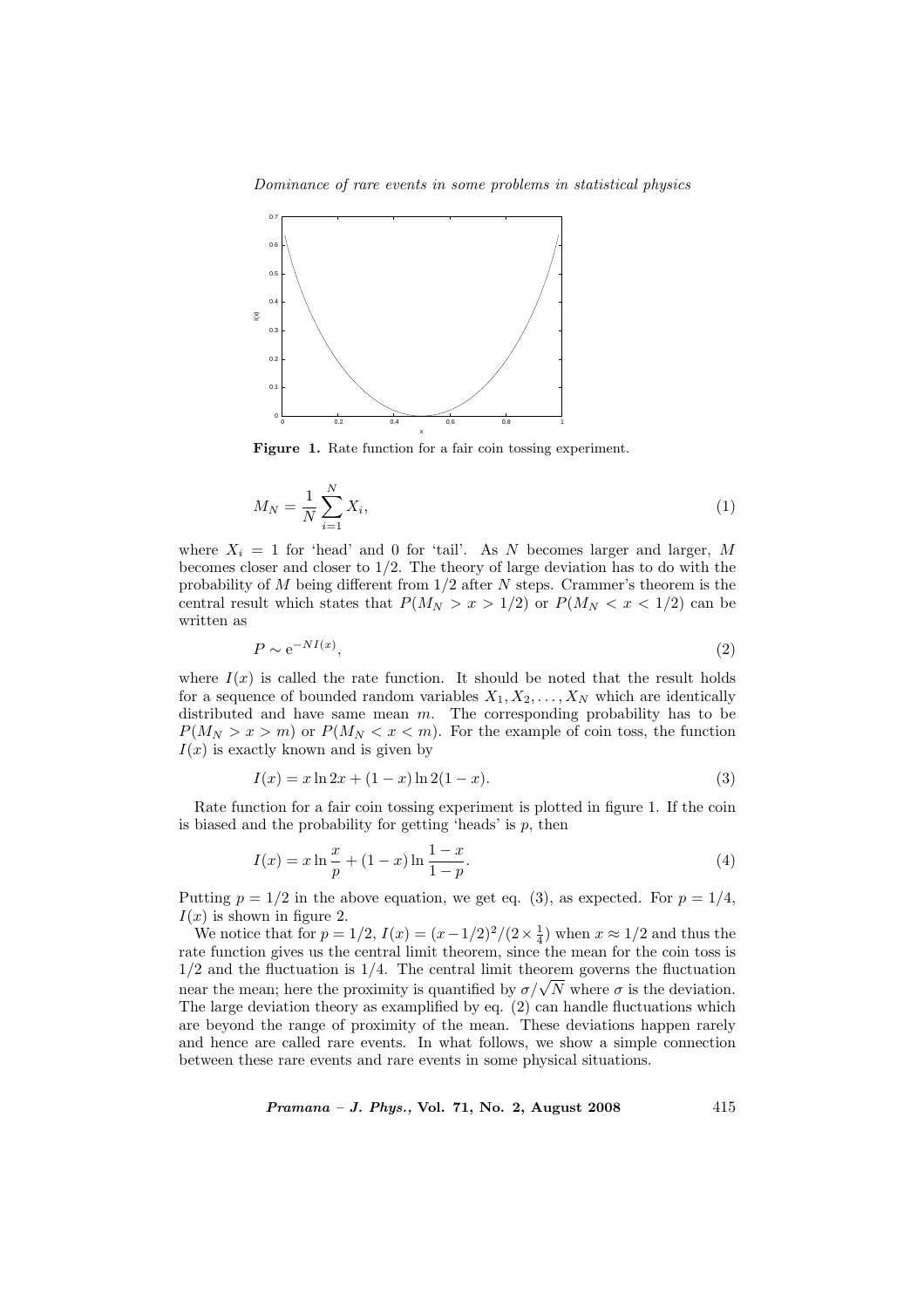Arnab Saha, Sagar Chakravarty and Jayanta Bhattacharjee



**Figure 2.** Rate function for a biased coin tossing experiment with  $p = 1/4$ .

# 3. Jarzynski equality and the coin toss experiment

In this section, we discuss an example of the importance of rare events which has been an interest over the last decade. It involves the time evolution of a system from  $t = 0$  to  $t = \tau$  in contact with a heat bath at temperature T, under an explicitly time-dependent force. At  $t = 0$ , the system is in thermal equilibrium corresponding to the given temperature. It is characterized by the relevant macroscopic variables and there is a definite value for its equilibrium free energy which we denote by  $F$ . A time-dependent force  $\lambda(t)$  is switched on at  $t = 0$  and acts for a period  $\tau$ . If  $t \geq \tau$ , the force becomes time independent, and the system would relax to a new equilibrium corresponding to a new thermodynamic free energy  $F + \Delta F$ . For a general path from  $t = 0$  to  $t = \tau$ , can  $\Delta F$  be related to the work done W? This question was answered by Jarzynski who first clarified the meaning of work done in the presence of time-dependent force. Jarzynski considered the energy in the form of Hamiltonian and defined W as

$$
W = \int_0^\tau \frac{\partial H}{\partial \lambda} \frac{\mathrm{d}\lambda}{\mathrm{d}t} \mathrm{d}t,\tag{5}
$$

where  $\lambda(t)$  is the time-dependent force appearing in the Hamiltonian. It was established by Jarzynski that

$$
e^{-\Delta F} = \langle e^{-W} \rangle, \tag{6}
$$

where both  $\Delta F$  and W are measured in units of  $K_{\rm B}T$  and the average is over, all the initial conditions that constitute large number of microstates corresponding to the macrostate at  $t = 0$ , and also over all possible paths. Since W can be quite generally be written as  $W = \Delta F + W_{\text{diss}}$  we see that from the previous equation we can write

$$
\langle e^{-W_{\text{diss}}} \rangle = 1\tag{7}
$$

where  $W_{\text{diss}}$  is called dissipative work. Thermodynamics says that  $W \geq \Delta F$  which implies  $W_{\text{diss}} \geq 0$ . However, for the previous equation to hold, paths along which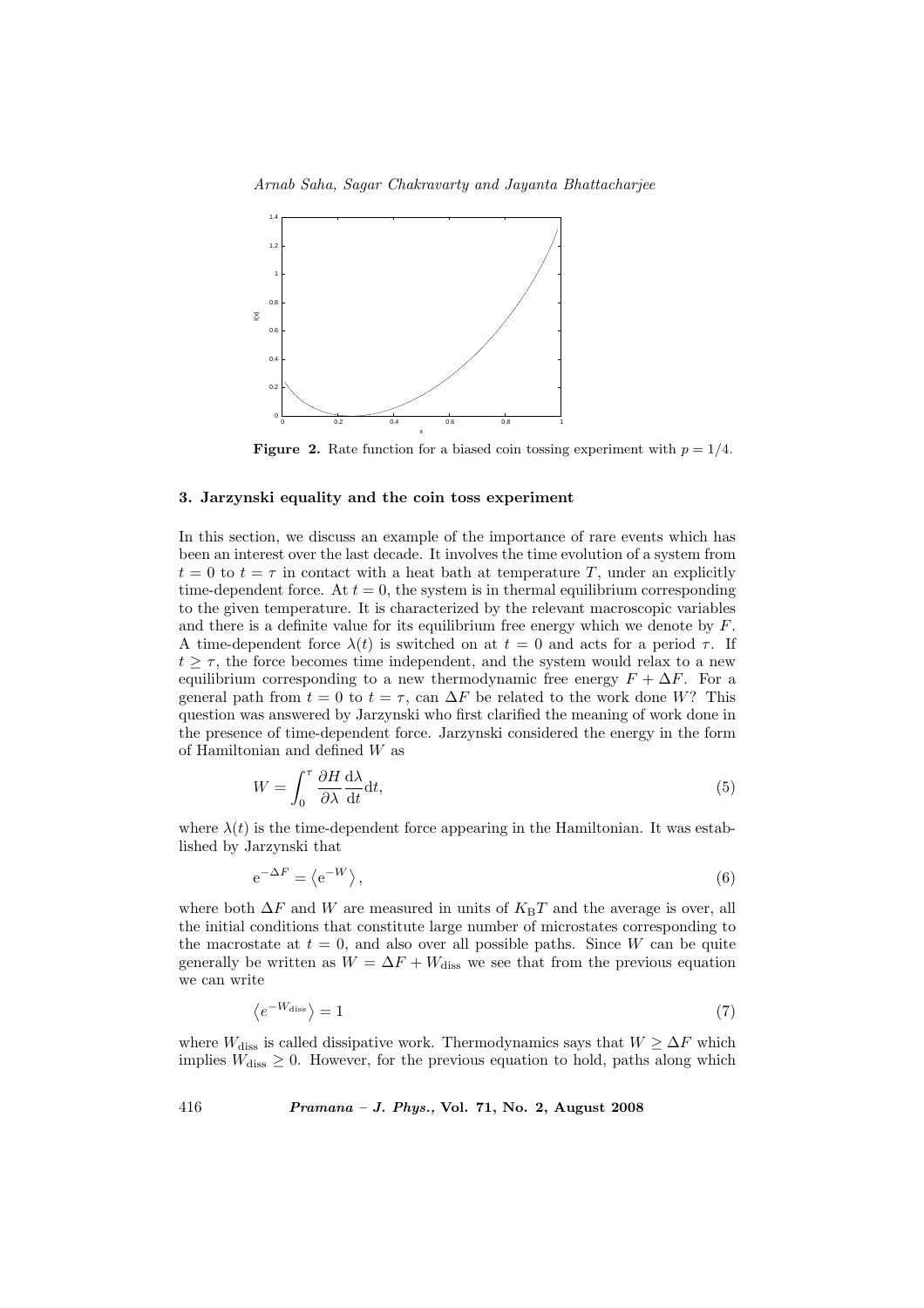Dominance of rare events in some problems in statistical physics



**Figure 3.** The plot of p and the corresponding integral values for  $N = 10$ .

 $W_{\text{diss}} < 0$  are also probable; though with very low probability. The statement  $W_{\text{diss}} \geq 0$  is true only in a statistical sense; it is the importance of the rare events  $(W<sub>diss</sub> < 0)$  which is highlighted by eq. (7). We show below how the theory of large deviations gives an indication of the validity of eq. (7).

Having identified that  $W_{\text{diss}} < 0$  values constitute the rare events, we now want to look at the tail of the distribution for  $W_{\text{diss}}$ . If we define a variable X as

$$
X = \frac{1}{2} [1 - \tanh(W_{\text{diss}} + c)] \tag{8}
$$

with  $c > 0$ , then the probability of  $W_{\text{diss}}$  being negative is the same as X having values between  $\frac{1}{2}(1 - \tanh c)$  and 1 while  $W_{\text{diss}}$  being positive covers the range 0 to  $\frac{1}{2}(1 - \tanh c)$ . We now imagine doing the evolution from  $t = 0$  to  $t = \tau$  several times. Denoting the number of times the experiment is done by  $N$ , we note that  $W<sub>diss</sub>$  will have different values for different realizations of the experiment. These values constitute the ensemble with a probability distribution. For every value of  $W<sub>diss</sub>$  we have a value of X and thus an ensemble of X values. It is the distribution for  $X$  which we relate to the distribution for coin toss. Defining

$$
p = \frac{1}{2}(1 - \tanh c),
$$
\n(9)

we now return to eq.  $(2)$  and assume that X corresponds to the coin toss experiment with a biased coin, where the probability of the value '0' is  $p$  lying between 0 and  $1/2$ . The probability of finding a value of X between 0 and 1 is then given by eq. (2) with the rate function given by eq. (4). The biased coin ensures that the eq. (2) with the rate function given by eq. (4). The blased com ensures that the negative values of  $W_{\text{diss}}$  are suppressed. We note from (9) that  $e^{-W_{\text{diss}}} = e^c \sqrt{\frac{X}{1-X}}$ and hence using eq. (7) we get

$$
\left\langle e^{-W_{\text{diss}}} \right\rangle = e^{c} \frac{\int_{0}^{1} \sqrt{\frac{X}{1-X}} \left(\frac{p}{X}\right)^{NX} \left(\frac{1-p}{1-X}\right)^{N(1-X)} dX}{\int_{0}^{1} \left(\frac{p}{X}\right)^{NX} \left(\frac{1-p}{1-X}\right)^{N(1-X)} dX}.
$$
\n(10)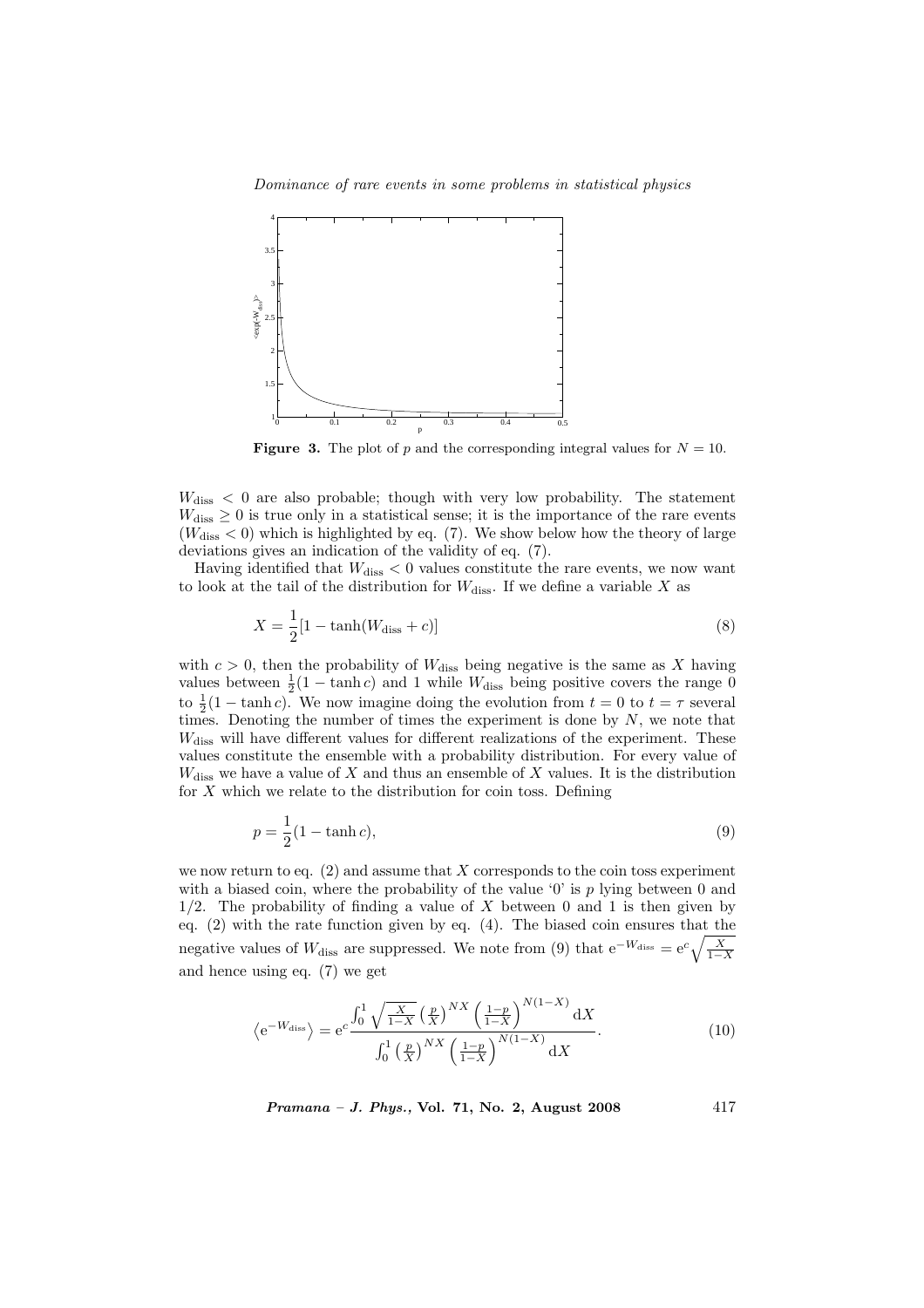Arnab Saha, Sagar Chakravarty and Jayanta Bhattacharjee



**Figure 4.** The plot of p and the corresponding integral values for  $N = 100$ .

Keeping N fixed, we will now numerically evaluate the above integral for different values of  $c > 0$  (note that with c, p will also vary between 0 and  $1/2$  according to the definition of p given by eq. (9)). For  $N = 10$  and  $N = 100$  we plot p and corresponding values of the integral below. From the plots (figures 3 and 4) it is very clear that, as N becomes larger, the values of the integral for different It is very clear that, as N becomes larger, the values of the integral for different p converge to 1 faster. Thus we have proved that as  $N \to \infty$ ,  $\langle e^{-W_{\text{diss}}}\rangle = 1$  from basic results of the theory of large deviations.

# 4. Turbulence and coin toss experiment

We look at the 'large deviations' in the problem of turbulence in this section. The velocity field  $\vec{v}(\vec{r}, t)$  of a field satisfies the Navier–Stokes equation:

$$
\frac{\partial v_{\alpha}}{\partial t} + v_{\beta} \partial_{\beta} v_{\alpha} = -\partial_{\alpha} P + \nu \nabla^2 v_{\alpha} + f_{\alpha}, \qquad (11)
$$

where repeated indices are summed over,  $P$  is the pressure,  $\nu$  is the kinematic viscosity and  $f$  is an external force. The flow is taken to be incompressible, i.e.,  $\partial_{\alpha}v_{\alpha}=0$ , which makes the pressure term acquire the same structure as the nonlinear term. The nature of the flow is determined by the dimensionless number  $R = vL/\nu$  (Reynolds number), where v and L are characteristic velocity and length scales. For low values of  $R$  (the nonlinear term is negligible), the flow is laminar, while for high values of R (the nonlinear term is dominant), the flow enters a 'turbulent' phase where the velocity field is related to the fact that the solution of the deterministic Navier–Stokes equation will be chaotic for large  $R$  and thus show extreme sensitivity to the initial conditions. If we consider an ensemble of varying initial conditions, then there will be a distribution of values of  $v_{\alpha}(\vec{r},t)$  at any spatial point at a given time and only ensemble averages will make sense. Thus, we need to talk about a probability distribution for the velocity field. It is customary to talk about the probability distribution for  $\Delta v_{\alpha}(\vec{r}, t) \equiv v_{\alpha}(\vec{x} + \vec{r}, t) - v_{\alpha}(\vec{x}, t)$ , so that mean flow's effects can be diminished. The important experimental fact is that the probability distribution  $P(\Delta v_{\alpha})$  of  $\Delta v_{\alpha}(\vec{r},t)$  is universal at large R in the inertial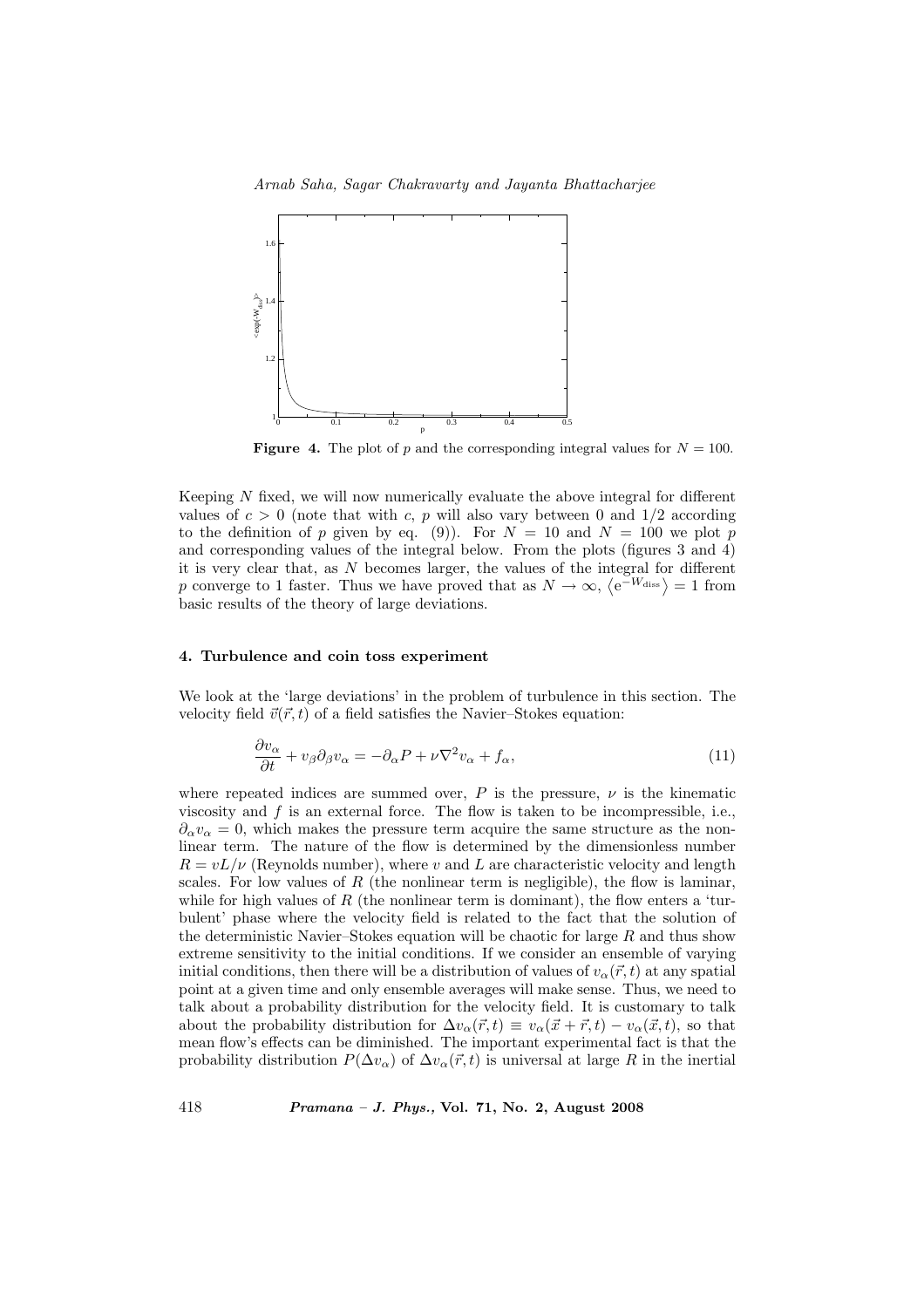range and thus it makes the calculation greatly interesting. It is the universality of  $P(\Delta v)$  (universal implies independent of any kind of fluid, type of energy input and Reynolds numbers). It is of interest to note that the probability distribution is time independent because we are considering a steady-state situation. It we construct  $\frac{\partial}{\partial t} \int (\frac{1}{2}v_{\alpha}v_{\alpha}d^3r)$  from eq. (11), we note that the terms  $v_{\beta}\partial_{\beta}v_{\alpha}$  and  $-\partial_{\alpha}P$ do not contribute to the rate of change of total energy, while the viscous term's contribution is negative definite. This implies that if there is no external force, the motion would eventually stop. For steady-state turbulence, one needs an external forcing such that the rate of energy input due to the external force exactly equals the rate at which the viscous dissipation takes place.

The time rate of energy injection is taken to be  $\epsilon$  (this is also the rate of dissipation) and this is a parameter that enters the probability distribution. The universality of  $P(\Delta v)$  holds in what is called the inertial range. To understand what is an inertial range, we need to introduce two length scales. One is  $L$  the scale at which energy is fed into the fluid. This is a macroscopic length. The other, a microscopic scale l formed from  $\epsilon$  and  $\nu$ , is the scale at which the viscous dissipation becomes important. Dimensional analysis shows  $l = (v^3/\epsilon)^{1/4}$ . Inertial range comprises scale r such that  $L \gg r \gg l$ . It is obvious that at these scales r, the external forcing which occurs at  $L$  and the molecular process which occurs at  $l$  do not exert much influence. For the inertial range to exist, the scales  $L$  and  $l$  must be well-separated. We see that  $L/l \sim R^{3/4}$  and hence for large R, the two scales are far apart and a significant inertial range exists.

While it is not obvious how to calculate the probability distribution, Kolmogorov proposed a form for the velocity correlation  $\langle [\Delta v(r)]^n \rangle$ . To see what the form should be, we note that a typical velocity scale is obtained as  $({\epsilon} \nu)^{1/4}$  and hence far away from L (i.e.,  $r \ll L$ )

$$
\langle [\Delta v(r)]^n \rangle = (\epsilon \nu)^{n/4} f(r/l). \tag{12}
$$

In the inertial range the correlation function needs to be independent of  $\nu$  and assuming  $f(r/l) \sim r/l$  for  $r \gg l$ , we immediately note that  $x = n/3$  for the required independence. This leads to the Kolmogorov proposition

$$
\langle [\Delta v(r)]^n \rangle = K_n(\epsilon r)^{n/3},\tag{13}
$$

where  $K_n$  are constants. For  $n = 3$ , Kolmogorov found the exact nontrivial result

$$
\langle [\Delta v(r)]^3 \rangle = -\frac{4}{5}\epsilon r. \tag{14}
$$

While the early experiments did seem to conform to eq.  $(14)$ , careful measurements, particularly for large  $n$ , showed very clear deviations from eq.  $(14)$ . The reason lies in an observation by Landau who noted that the dissipation rate is really a local quantity which can be written down at scale  $r$  as

$$
\tilde{\epsilon}(r) = \frac{\nu}{2} \int_{\text{Sphere of radius } r \text{ centered at } \vec{x}} \left( \frac{\partial v_{\alpha}}{\partial x_{\beta}} + \frac{\partial v_{\beta}}{\partial x_{\alpha}} \right)^2 \mathbf{d}^3 x. \tag{15}
$$

Kolmogorov replaces  $\tilde{\epsilon}(r)$  by its average value  $\epsilon$ . What is the probability of observing fluctuations of  $\tilde{\epsilon}(r)$  from  $\epsilon$ ? In general, these fluctuations are small but

Pramana – J. Phys., Vol. 71, No. 2, August 2008 419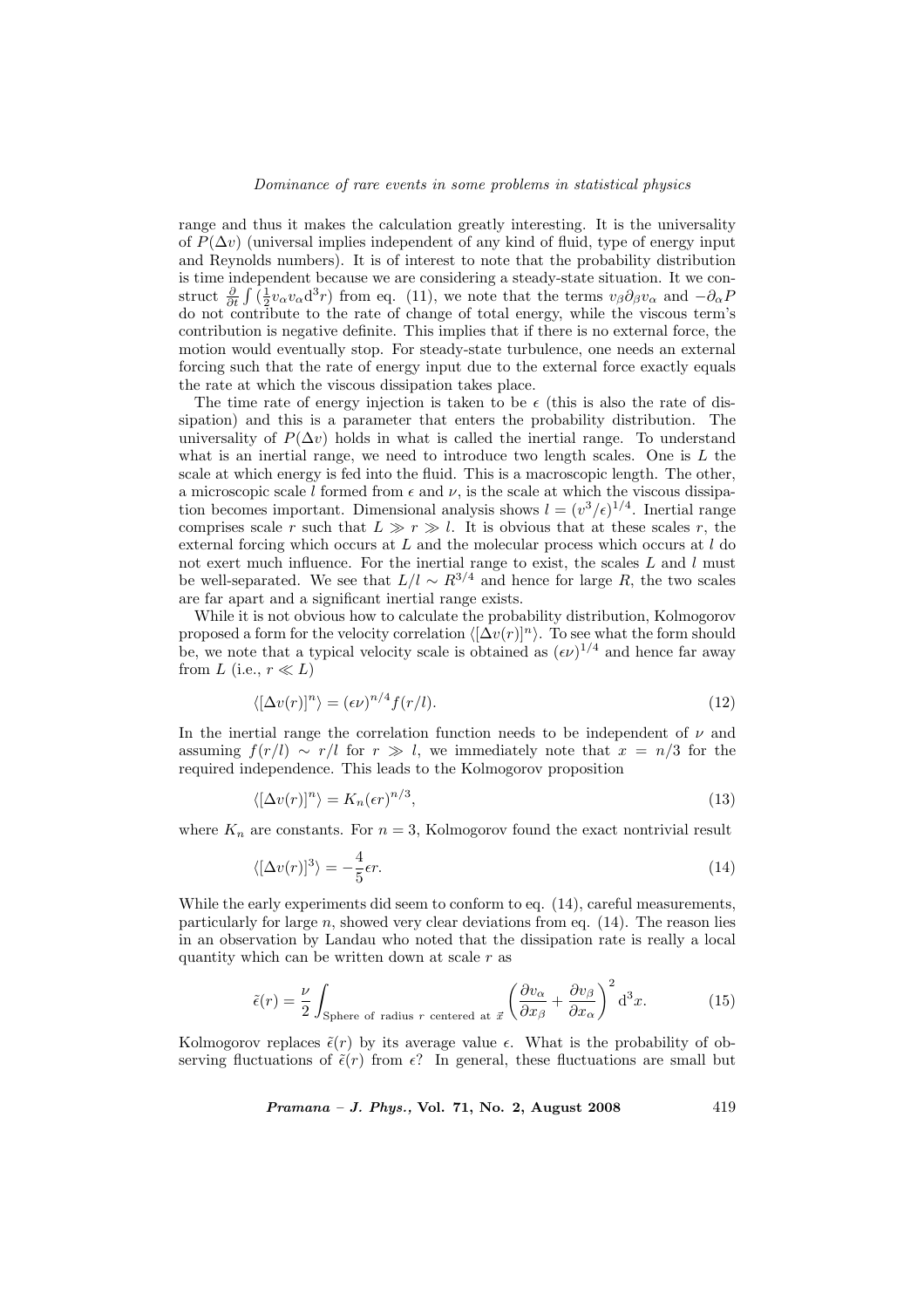#### Arnab Saha, Sagar Chakravarty and Jayanta Bhattacharjee

there are the rare large deviations which could cause a breakdown of eq. (14). In 1962, Kolmogorov and Obukhov independently took account of this possibility by postulating that the probability distribution for the energy  $\tilde{\epsilon}(r)$  is log-normal, i.e.,

$$
P(\tilde{\epsilon}(r)) \propto e^{-(\ln \tilde{\epsilon} - m)^2 / 2\sigma^2},\tag{16}
$$

where  $m = \langle \ln \tilde{\epsilon} \rangle$  is the mean of the distribution and the width, conjectured from a perturbative calculation, is written as

$$
\sigma^2 = A + 9\delta \ln\left(\frac{L}{r}\right). \tag{17}
$$

The average of  $\lbrack \tilde{\epsilon}(r)\rbrack^{n/3}$  can be written as

$$
\langle [\tilde{\epsilon}(r)]^{n/3} \rangle = \frac{\int [\tilde{\epsilon}(r)]^{n/3} e^{-(\ln \tilde{\epsilon} - m)^2/2\sigma^2} d(\ln \tilde{\epsilon})}{\int e^{-(\ln \tilde{\epsilon} - m)^2/2\sigma^2} d(\ln \tilde{\epsilon})}
$$
  
=  $e^{n^2 \sigma^2/18} e^{mn/3}.$  (18)

For  $n = 3$ ,  $\langle [\tilde{\epsilon}(r)] \rangle = e^{\sigma^2/2} e^m$ , which is required to be some constant times  $\epsilon$  by eq. (14). This leads to

$$
e^m = \epsilon e^{-\sigma^2/2} B,\tag{19}
$$

where  $B$  is a constant. The Kolmogorov law of equation (13) now assumes the form

$$
\langle [\Delta v(r)]^n \rangle = K_n \langle \tilde{\epsilon}^{n/3} \rangle r^{n/3}
$$
  
=  $\tilde{K}_n \epsilon^{n/3} e^{\sigma^2/6(n^2/3 - n)} r^{n/3}$   
=  $C_n \epsilon^{n/3} \left( \frac{L}{r} \right)^{(\delta/2) [n(n-3)]} r^{n/2}.$  (20)

This is the result obtained by Kolmogorov and Obukhov independently in 1962. The energy dissipation rate can be viewed as  $\tilde{\epsilon}(r) = (\Delta v)^2 / \tau$  where  $\tau$  is a timescale which can be represented as  $\tau \sim \Delta v/r$  and thus  $\tilde{\epsilon}(r) = (\Delta v)^3/r$ . From eq. (20), we thus find  $\langle |\tilde{\epsilon}(r)|^2 \rangle \sim r^{-9\delta} = r^{-\mu}$ , where  $\mu = 9\delta$  is generally called the intermittency exponent. The fact that  $\mu \neq 0$  is taken to be the signature of intermittency.

In a somewhat different approach to this problem, Stolovitzky and Sreenivasan [26] tried to view turbulence as a general stochastic process. Using global isotropy, they expressed the mean dissipation rate as  $\epsilon = 15\nu \langle (\partial u/\partial x)^2 \rangle$ . Since,

$$
\Delta u = \int_{x}^{x+r} \frac{\mathrm{d}u}{\mathrm{d}x} \mathrm{d}x \tag{21}
$$

and

$$
\epsilon_r = \frac{15\nu}{r} \int_x^{x+r} \left(\frac{\mathrm{d}u}{\mathrm{d}x}\right)^2 \mathrm{d}x \tag{22}
$$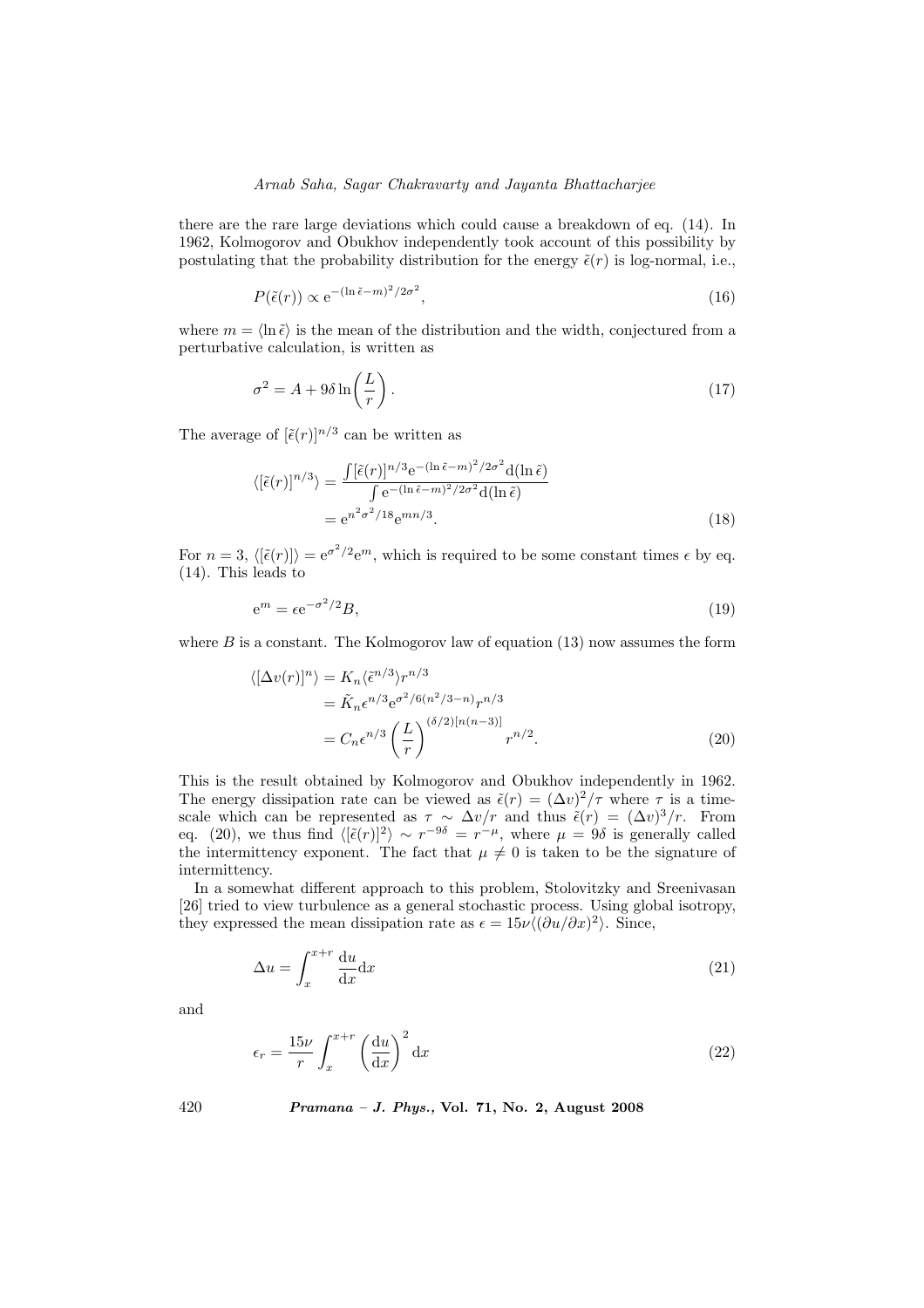# Dominance of rare events in some problems in statistical physics

they realized that  $\Delta u$  and  $r\epsilon_r$  are related variables, both depending on  $du/dx$ . Noting that the velocity scale is expressible as  $(l\epsilon)^{1/3}$ , we can write

$$
\frac{\Delta u}{K(k)^{1/3}} \approx \sum_{i=1}^{p} X_i = S_p \tag{23}
$$

and

$$
\frac{r\epsilon_r}{15Kl\epsilon} \approx \sum_{i=1}^p X_i^2 = Y_p^2,\tag{24}
$$

where  $X_i = [l/(l\epsilon)^{1/3}] (\mathrm{d}u/\mathrm{d}x)$  and  $p = r/Kl$  where Kl is the number of Kolmogorov scales over which smoothness obtains. Modelling  $X_i$  as a fractional Brownian motion, the idea was to seek a probability distribution for the variable  $\Delta u/(r\epsilon_r)^{1/3}$  for given values of r and  $r_{\epsilon r}$ . This allowed the authors to show that in the limit of large R, the parallel distribution for  $\Delta u/(r\epsilon_r)^{1/3}$  was indeed universal. While this was a very significant achievement there was a shortcoming in that the distribution was even in the variable which ruled out the existence of the correlations like  $\langle (\Delta u)^3 \rangle$ . The approach of Stolovitz and Sreenivasan allows us to make direct contact with the term of large deviations.

We turn to eq. (24) and note that  $\epsilon_r$  plays the role of  $M_N$  of eq. (1) and it is the deviation from the expected mean value  $\epsilon$  that we are interested in. As  $r \to \infty$ , this deviation variable has a distribution according to the rule of eq. (2). We now make a drastic simplification. The variable  $\epsilon_r - \epsilon$  can range from large negative to large positive values. We bring the range from 0 to 1 by defining the variable as

$$
Z \equiv \frac{1}{2} \left[ 1 + \tanh\left(\frac{\epsilon_r - \epsilon}{\Delta}\right) \right],\tag{25}
$$

where  $\Delta$  is a constant having dimensions of  $\epsilon$ . We now make the drastic assumption that since it is the large deviation  $\epsilon_r$  by  $\epsilon$  is a rare event, the distribution of Z can be considered similar to the distribution for the coin toss with a fair coin and accordingly we can hypothesize that

$$
P(Z) \propto e^{-rI(Z)},\tag{26}
$$

where  $r$ , in dimensionless units, is the number of random variables in eq.  $(24)$ . The function  $I(Z)$  is taken to be that shown in eq. (3). With the distribution, the mean square fluctuation in the dissipation rate can be written as

$$
\langle \epsilon_r^2 \rangle - \epsilon^2 = \frac{\Delta^2}{4} \frac{\int_0^2 dy \left[ \ln \left( \frac{y}{2} \right) - \ln \left( 1 - \frac{y}{2} \right) \right]^2 \left[ \left( \frac{1}{y} \right)^y \left( \frac{1}{2 - y} \right)^{2 - y} \right]}{\int_0^2 dy \left[ \left( \frac{1}{y} \right)^y \left( \frac{1}{2 - y} \right)^{2 - y} \right]^{r/2}}.
$$
 (27)

This is a slowly decaying function of  $r$  as happens in the phenomenon of intermittency (see discussion following eq. (20)). An accurate evaluation of the integral in eq. (27) and the evaluation of  $\langle \epsilon_r^{n/3} \rangle$  in general will be reported elsewhere. Here,